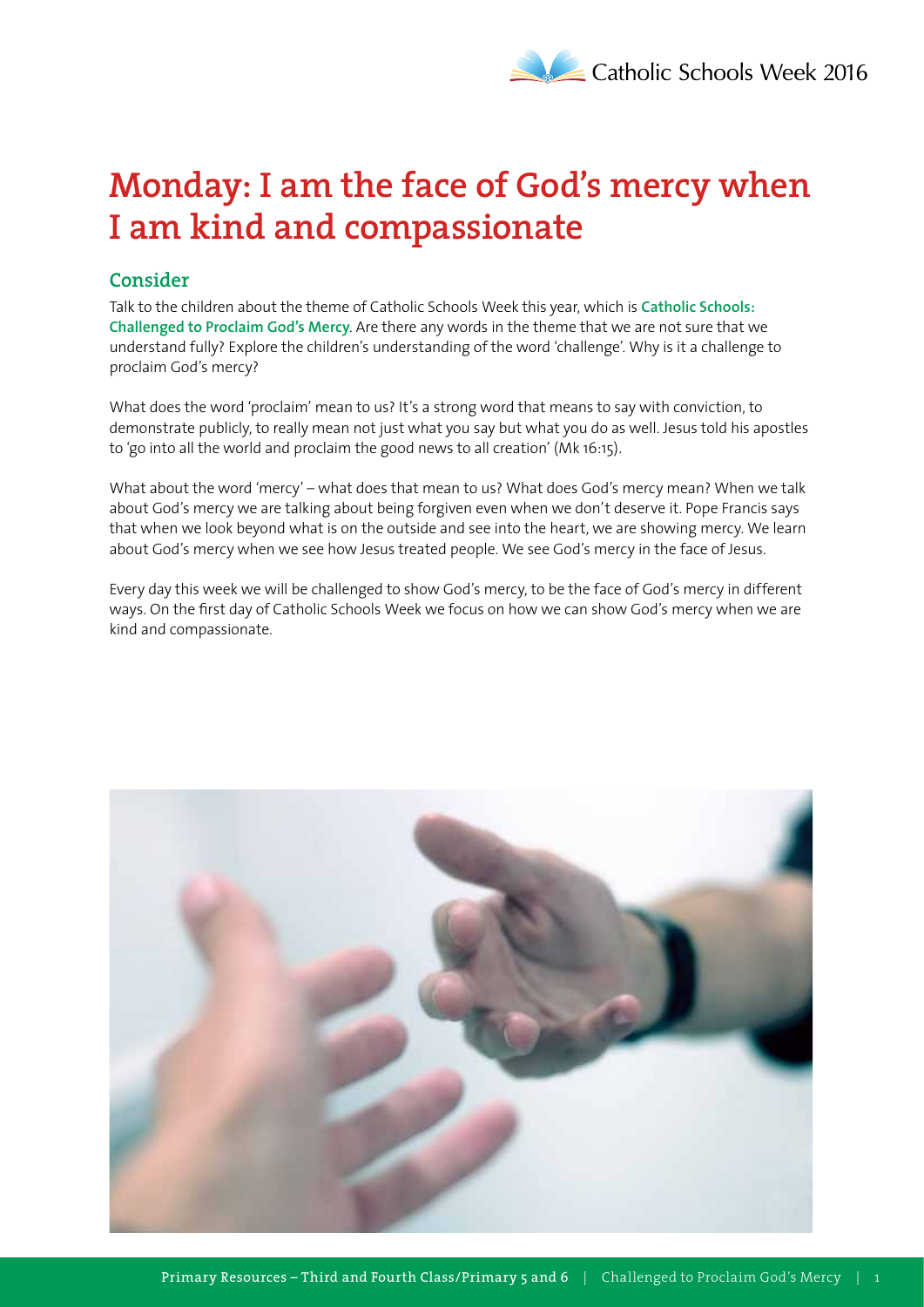

# **Discuss**

Write the word 'mercy' on the white board and ask the children to say what the word means to them. Record their answers.

- When do they use the word 'mercy'?
- Have they ever shown mercy to someone?
- Have they ever been show mercy by someone?
- How did that feel?

What about God's mercy? Where do we hear about the mercy of God? The word mercy is found three hundred and forty-one times in the Bible. Sometimes the following words are used to mean 'mercy' in the Bible:

### **Kindness Loving Kindness Goodness Compassion**

Did any of those words appear on your original class list?

#### **Did You Know?**

The word mercy is so important that in all the sixty-three books of the Bible, only sixteen do not use one of these words for mercy.

Remember, Pope Francis said that when we look beyond what is on the outside and see into the heart we are showing mercy; we are being kind and compassionate.

# **Do**

Divide the children into groups and give them the following task using the worksheets on the following pages. Ask them to appoint a reporter who will share the group's ideas with the rest of the class. Put the completed worksheets on the CSW 2016 noticeboard in your classroom.

### **Worksheet**

Our challenge is to think of ways in which we can we be kind and compassionate today. Let's think of three things that we could do in each of these places: 1. In the classroom

- 2. In the yard
- 3. At home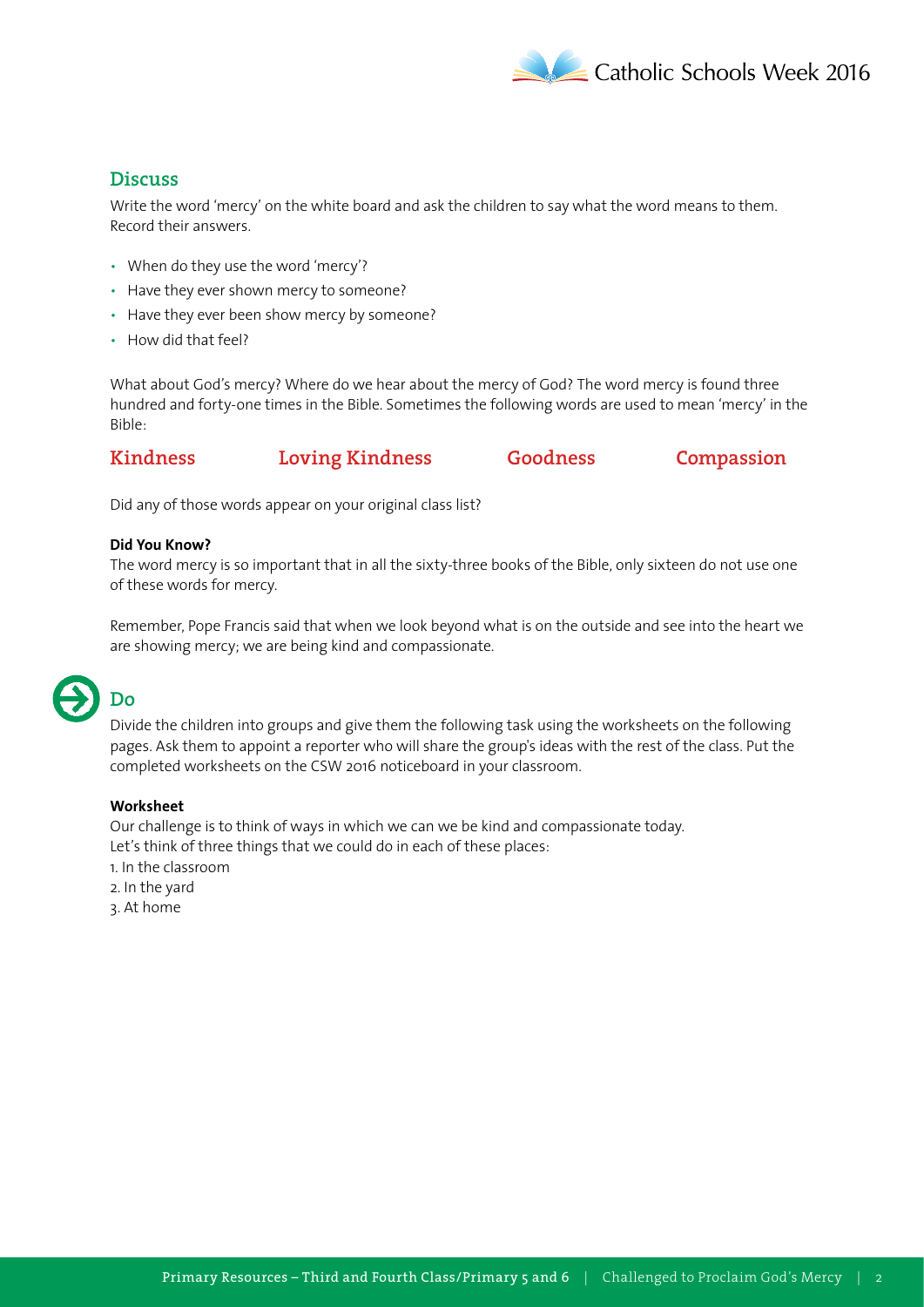

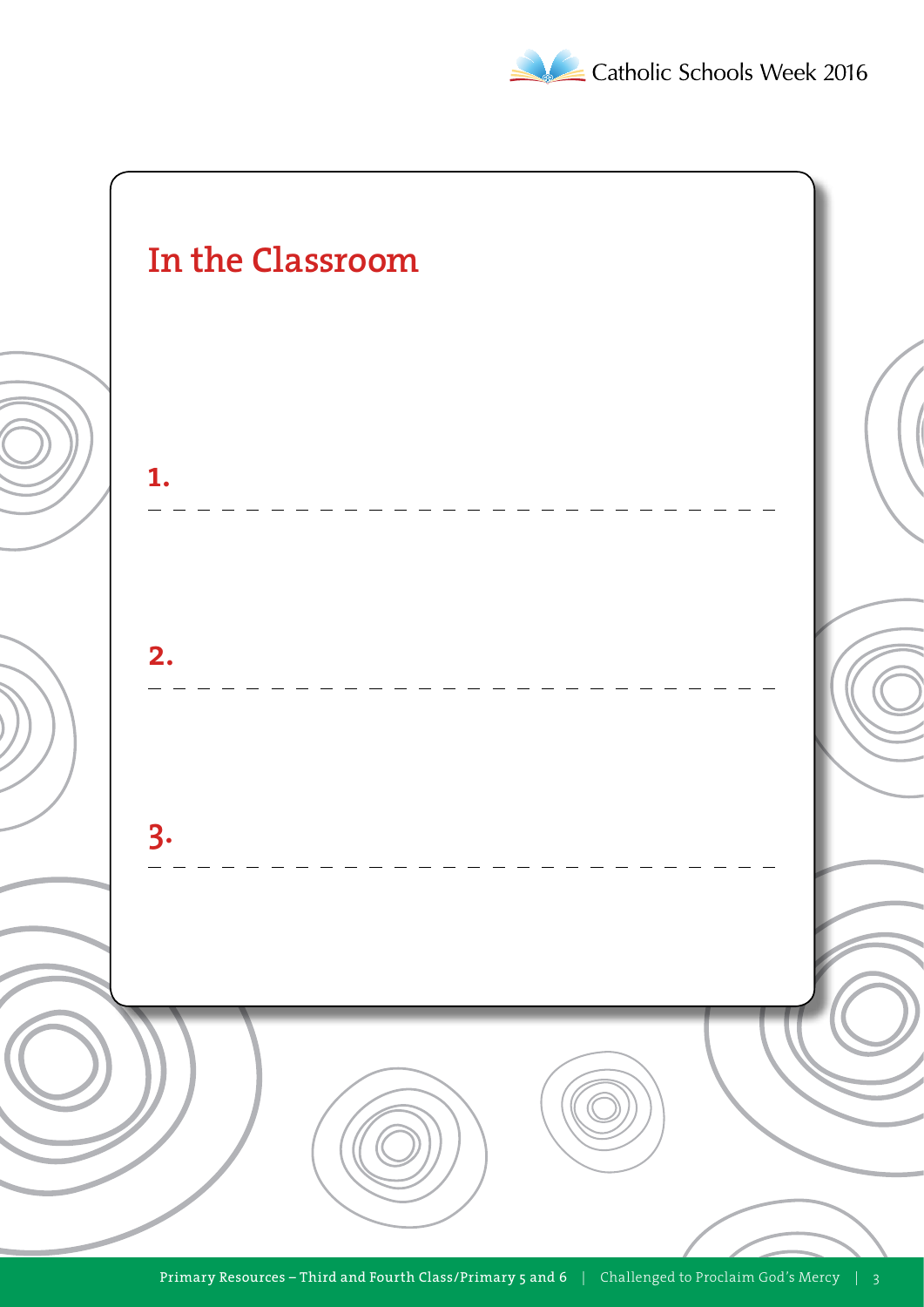

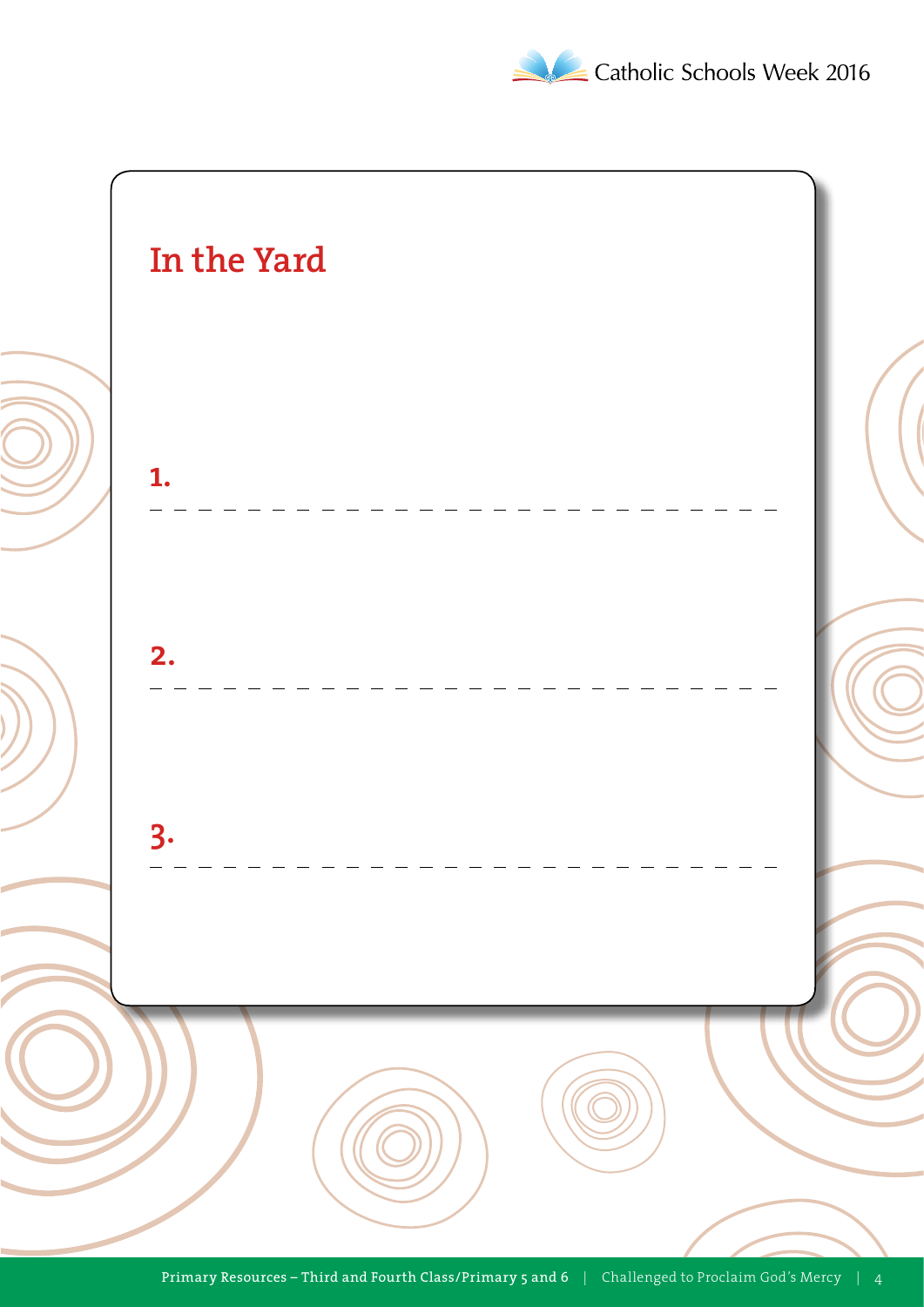Catholic Schools Week 2016

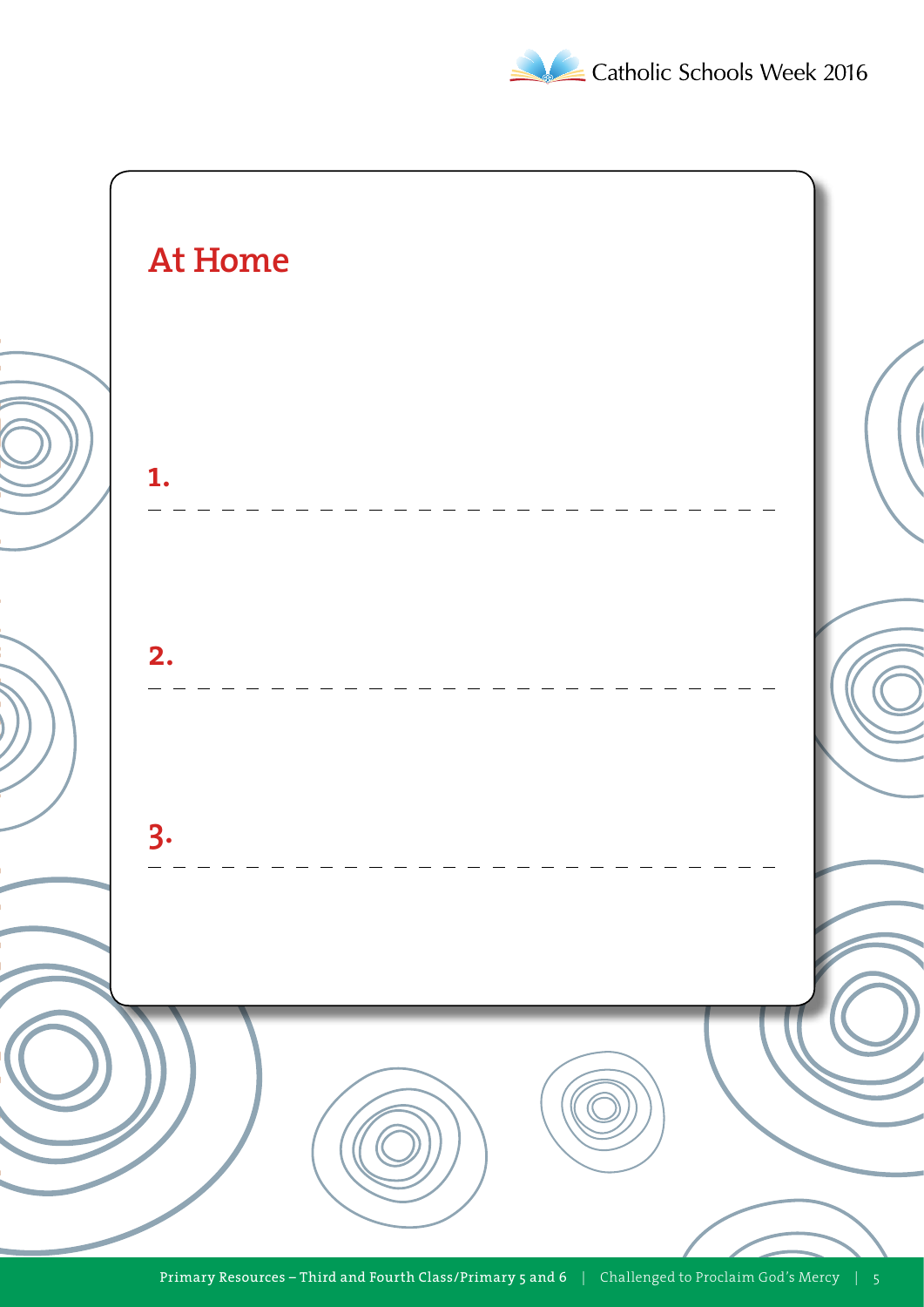# **Tuesday: I am the face of God's mercy when I forgive and reconcile**

### **Recap**

Yesterday we talked about the theme of Catholic Schools Week 2016, which is **Catholic School: Challenged to Proclaim God's Mercy**. We talked about God's mercy and we were challenged to show God's mercy to others by being kind and compassionate. We thought of ways in which we could show kindness and compassion in the classroom, in the yard and at home.

Invite the children to recall some of the ideas that they had. Then invite them to sit quietly for a moment and to think about how they did in this challenge. Remind them that this was not just a one-off challenge, but that we are asked to try and do this all the time because we are followers and friends of Jesus. Pray the Our Father together as we begin to explore our challenge today.

# **Consider**

Today we are asked to think about how we show God's mercy when we forgive and reconcile. Is this a difficult challenge? How does God want us to treat those who hurt us? Is it easy to forgive someone who has hurt you or done something wrong? Is it hard to be reconciled with someone when you have done something that you know is wrong?

There are many stories in the Bible that show us how God wants us to forgive and be reconciled. Let's listen to one of them in the Gospel of Luke (15:11-32). Alternatively you can show the children this video at www.safeshare.tv/v/ss564b205e10085.

# **The Parable of the Lost Son**

Jesus continued: 'There was a man who had two sons. The younger one said to his father, "Father, give me my share of the estate." So he divided his property between them. Not long after that, the younger son got together all he had, set off for a distant country and there squandered his wealth in wild living. After he had spent everything, there was a severe famine in that whole country, and he began to be in need. So he went and hired himself out to a citizen of that country, who sent him to his fields to feed pigs. He longed to fill his stomach with the pods that the pigs were eating, but no one gave him anything.

'When he came to his senses, he said, "How many of my father's hired servants have food to spare, and here I am starving to death! I will set out and go back to my father and say to him: "Father, I have sinned against heaven and against you. I am no longer worthy to be called your son; make me like one of your hired servants." So he got up and went to his father.

'But while he was still a long way off, his father saw him and was filled with compassion for him; he ran to his son, threw his arms around him and kissed him.

'The son said to him, "Father, I have sinned against heaven and against you. I am no longer worthy to be called your son."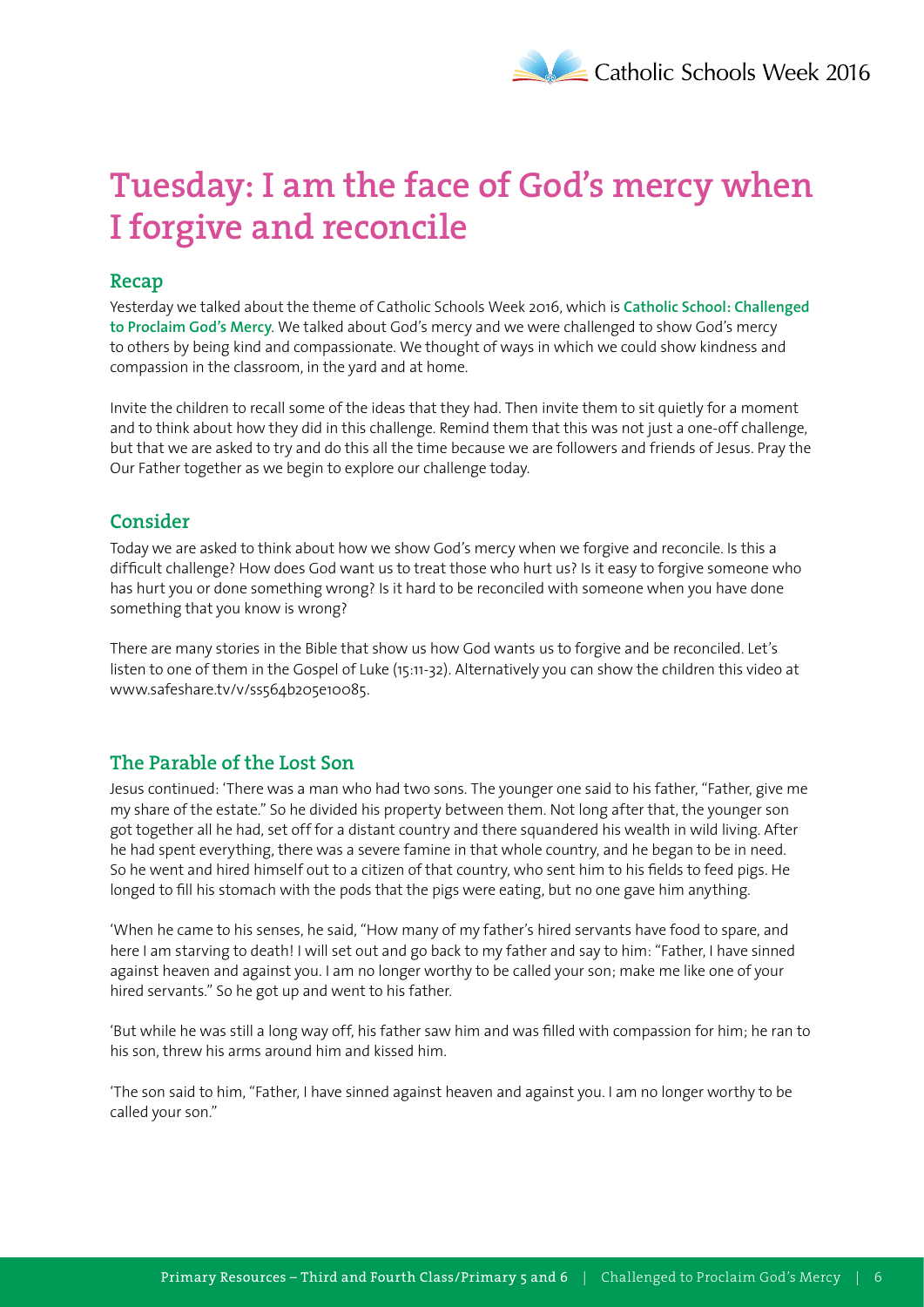

'But the father said to his servants, "Quick! Bring the best robe and put it on him. Put a ring on his finger and sandals on his feet. Bring the fattened calf and kill it. Let's have a feast and celebrate. For this son of mine was dead and is alive again; he was lost and is found." So they began to celebrate.

'Meanwhile, the older son was in the field. When he came near the house, he heard music and dancing. So he called one of the servants and asked him what was going on. "Your brother has come," he replied, "and your father has killed the fattened calf because he has him back safe and sound."

'The older brother became angry and refused to go in. So his father went out and pleaded with him. But he answered his father, "Look! All these years I've been slaving for you and never disobeyed your orders. Yet you never gave me even a young goat so I could celebrate with my friends. But when this son of yours who has squandered your property comes home, you kill the fattened calf for him!"

'"My son," the father said, "you are always with me, and everything I have is yours. But we had to celebrate and be glad, because this brother of yours was dead and is alive again; he was lost and is found."'

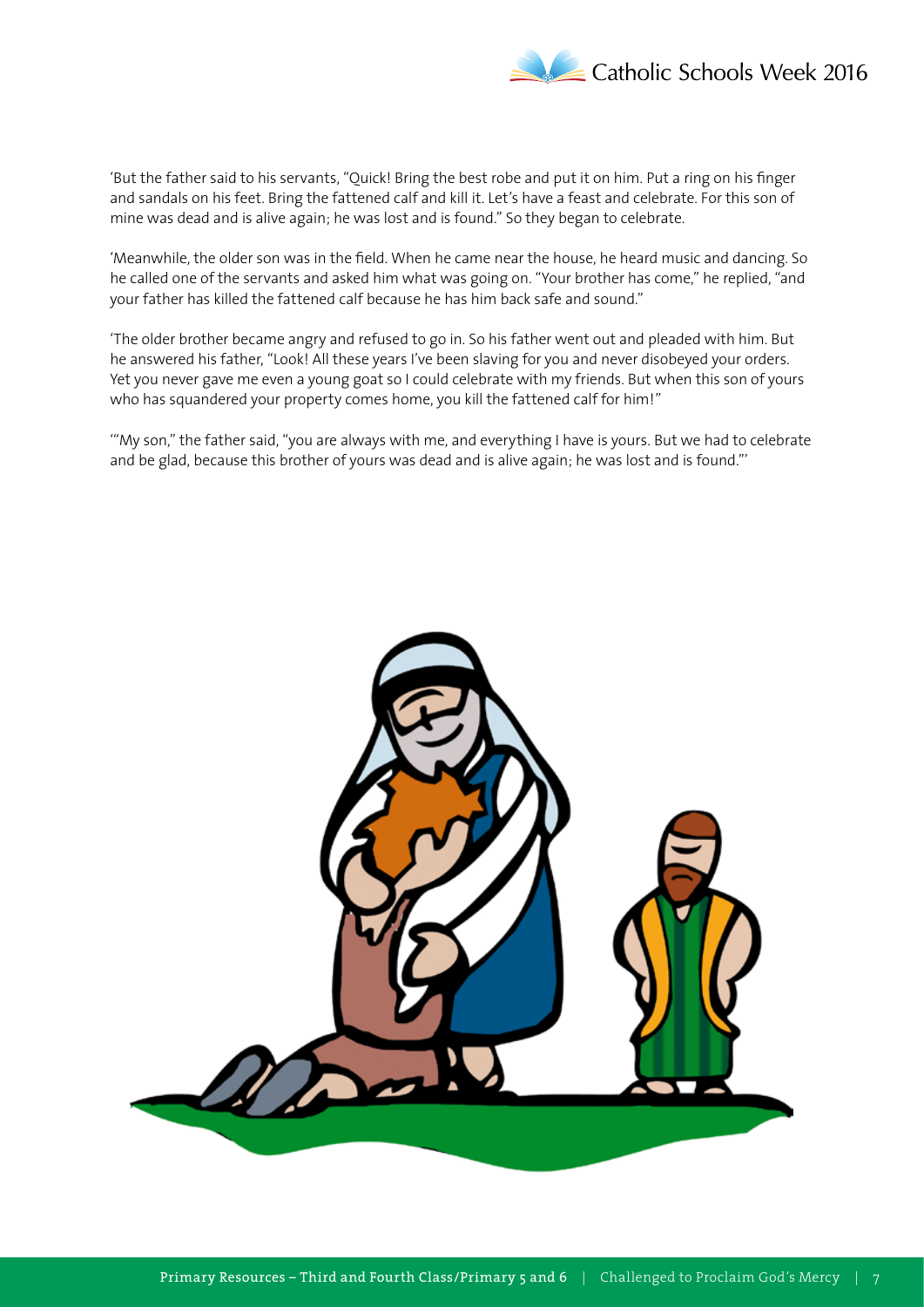

# **Discuss**

Take a few minutes to talk about the story to ensure that the children have an understanding of what they have heard or seen.

Use the following chart to review some of the key learnings of the story with the children. Tell them that they should stand up if the statement is true and remain sitting if the statement is false

|                                                                                                         | True | <b>False</b> |
|---------------------------------------------------------------------------------------------------------|------|--------------|
| The man in the story had two daughters.                                                                 |      |              |
| The man in the story was very rich.                                                                     |      |              |
| The older son wanted to take his share of the property so<br>that he could leave.                       |      |              |
| The father in the story is like God because he forgave his<br>younger son.                              |      |              |
| The father in the story didn't love his older son because he<br>acted badly when his brother came home. |      |              |
| God always loves us even when we are not as good as we<br>can be.                                       |      |              |
| This story helps us to learn about God's love for us.                                                   |      |              |
| This story shows us how God wants us to love each other.                                                |      |              |



- What words do you think best describe the father in this story?
- In groups of four, can you make a list of at least ten words that describe the kind of parent this father was?
- Appoint a recorder and a reporter in each group.
- Choose two people to write all the words that are called out by the reporters from each group on the white board.
- See how many times the same words are used.

### **Who else do these words describe?**

Choose one of these words that you would most like to be used to describe how you are with the people around you.

The worksheet on the following page can be used as a template for the children to write their chosen words. The boxes can then be cut out and placed on or around the CSW 2016 noticeboard.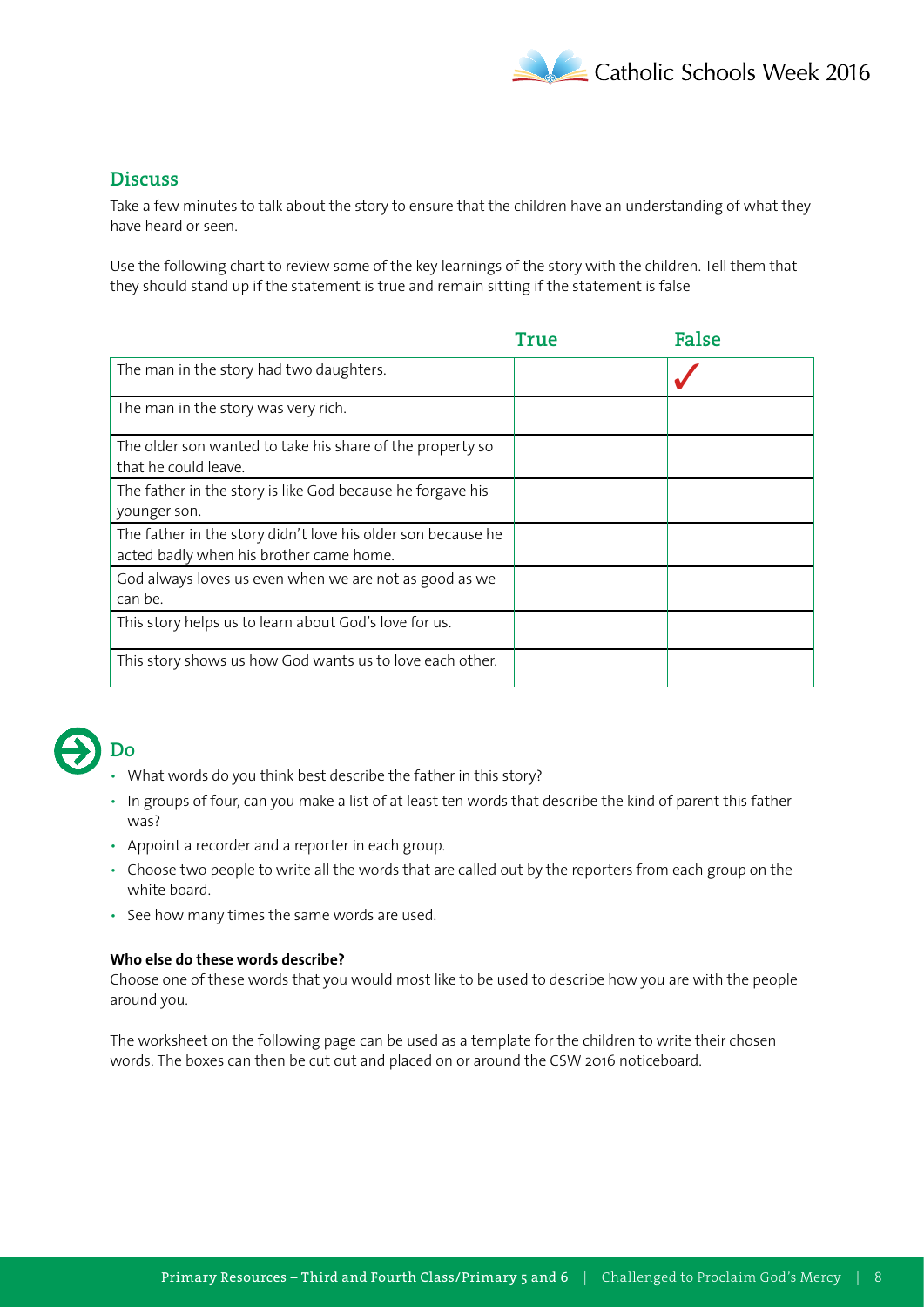

God the Father helps me to be ... **A Cod the Father helps me to be ...** 

God the Father helps me to be ... **God the Father helps me to be ...** 

God the Father helps me to be ... **All Cod the Father helps me to be ...** 

God the Father helps me to be ... **God the Father helps me to be ...** 

God the Father helps me to be ... **God the Father helps me to be ...** 

God the Father helps me to be ... **God the Father helps me to be ...**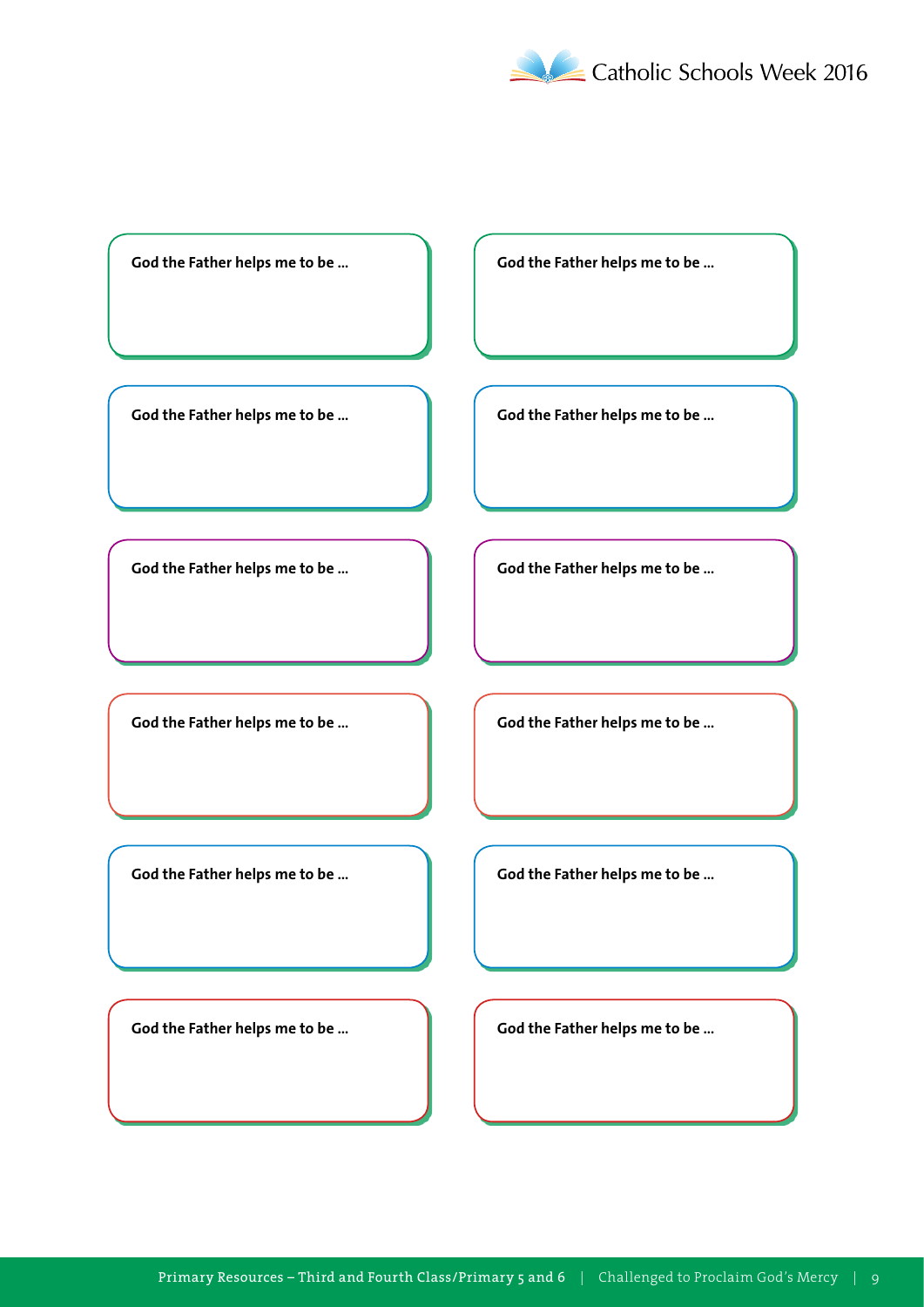# **Thursday: I am the face of God's mercy when I am fair and just**

# **Recap**

Ask the children about the words that we have used this week to show how we can be the face of God's mercy. Use the noticeboard to help revise the words.

# **Consider**

Today we are going to explore how we are the face of God's mercy when we are fair and just. What do these words mean to us? Talk about times when we need to be fair and just. Let's learn about how we can help people who work very hard but who are not treated fairly or justly. We are going to do this by playing a game and then discussing what we have learned from it.

# **Discuss**

Play the 'Banana Split' game, adapted from Cafod.org.

# **How to Play the Game**

Tell the children that you are about to play a game that traces the path of the banana as it is exported from its plantation in Central America (or the Caribbean Islands) to your fruit bowl.

Divide the class into five groups to represent each of the different jobs in the banana chain.

# **First Round**

- 1. Allocate the roles:
	- a) Banana worker/producer
	- b) Plantation owner
	- c) Shipper
	- d) Importer and ripener
	- e) Shop or supermarket

(*Make sure everyone has a role to play*)

- 2. Space out the groups. Give them their role cards and ask them to read their role information. Give them a few moments to work out what their roles might involve.
- 3. Tell them that each banana costs 30c.
- 4. Ask them to decide how much of the 30c they should get for the jobs/work they do in the banana chain.
- 5. Ask them to spend a couple of minutes discussing this and preparing arguments why they deserve the amount they have chosen for themselves.
- 6. Get each group to share the amounts and present their reasons.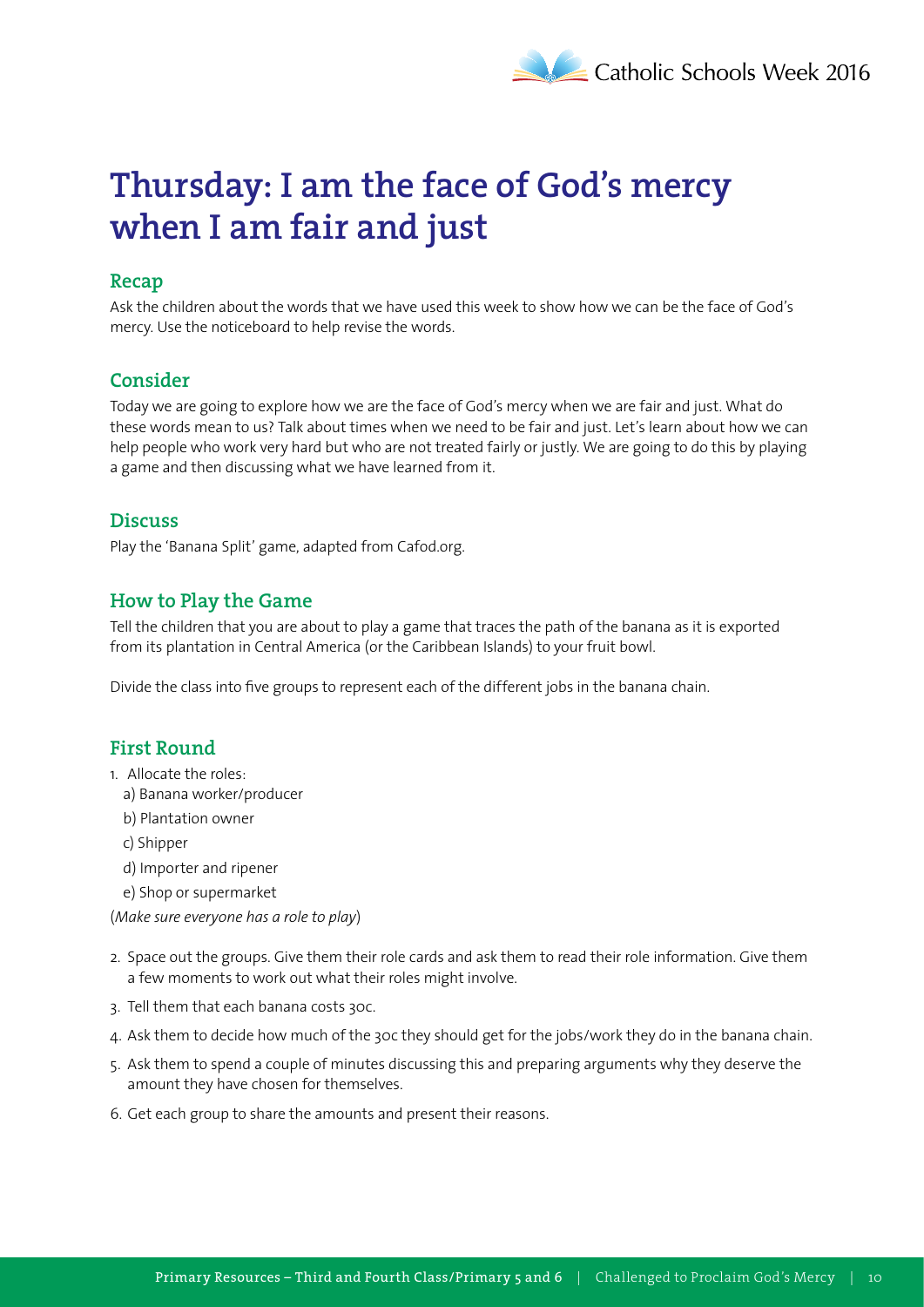

# **Second Round**

Inevitably, the total from all the groups will be more than 30c. The groups will need to renegotiate. 1. Choose a spokesperson from each group to negotiate a price until the amount comes to 30c. 2. When they have agreed amounts, reveal the true breakdown of who gets what from the final price of a Latin American banana (see answers at the bottom of the page).

*For more impact, give the group representing the supermarket 30c. They keep their share and then pass the rest to the ripener's group, who keep their share and pass the rest on to the importers, who keep their share and pass the rest to the shippers, then the owners, and finally the workers.*

### **Suggestions for Discussion**

- Do you think this is a fair situation?
- Why is the 30c shared out as it is?
- Who has power and why?
- What could be done to improve the situation?
- What role can we play as the people who buy the bananas?
- Would you be prepared to pay more for your bananas if you knew workers and farmers got a price that would enable them to meet their basic needs?
- Have you ever heard of Fairtrade or seen the emblem below on food items in your house?



# **Do**

Find out which shops in your town/area sell Fairtrade bananas or other Fairtrade items. Talk to your parents about the kind of bananas they buy, and encourage them to look for Fairtrade bananas the next time they go shopping.

Go to: www.cafod.org.uk/Education/Primary-schools/Fair-trade for more resources.

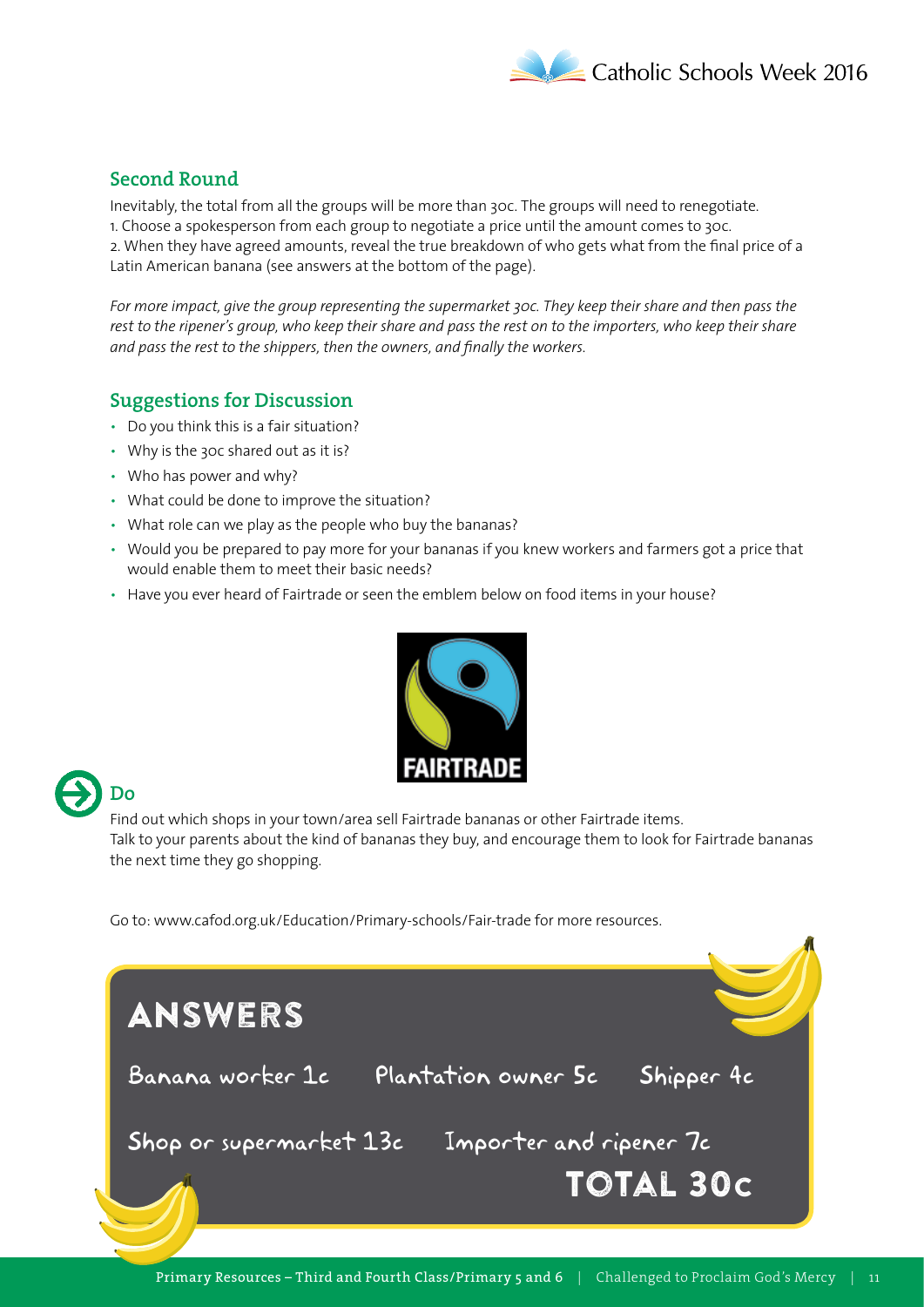# **Friday: I am the face of God's mercy when I live like Jesus**

# **Consider**

What have we learned this week about the different ways that we can be the face of God's mercy?

### **Discuss**

Imagine what a different place our world would be if we all tried to be the face of God's mercy every day. This is what Jesus wants us to do. He showed us the way to do this every day that he was on earth. We know this because we can read about all the things he did in the Bible. Now that Jesus is not on earth anymore we have to be like him, and to live like him.

A long time ago a saint called Teresa of Ávila wrote these words:

Christ has no body now but yours. No hands, no feet on earth but yours. Yours are the eyes through which he looks compassion on this world. Yours are the feet with which he walks to do good. Yours are the hands through which he blesses all the world. Yours are the hands, yours are the feet, yours are the eyes, you are his body. Christ has no body now on earth but yours.

She used these words to encourage us to be the face of God's mercy to our world. These words help us to understand that we have a mission as followers of Jesus, and a challenge to be his body on the earth.

Are we up to the challenge?